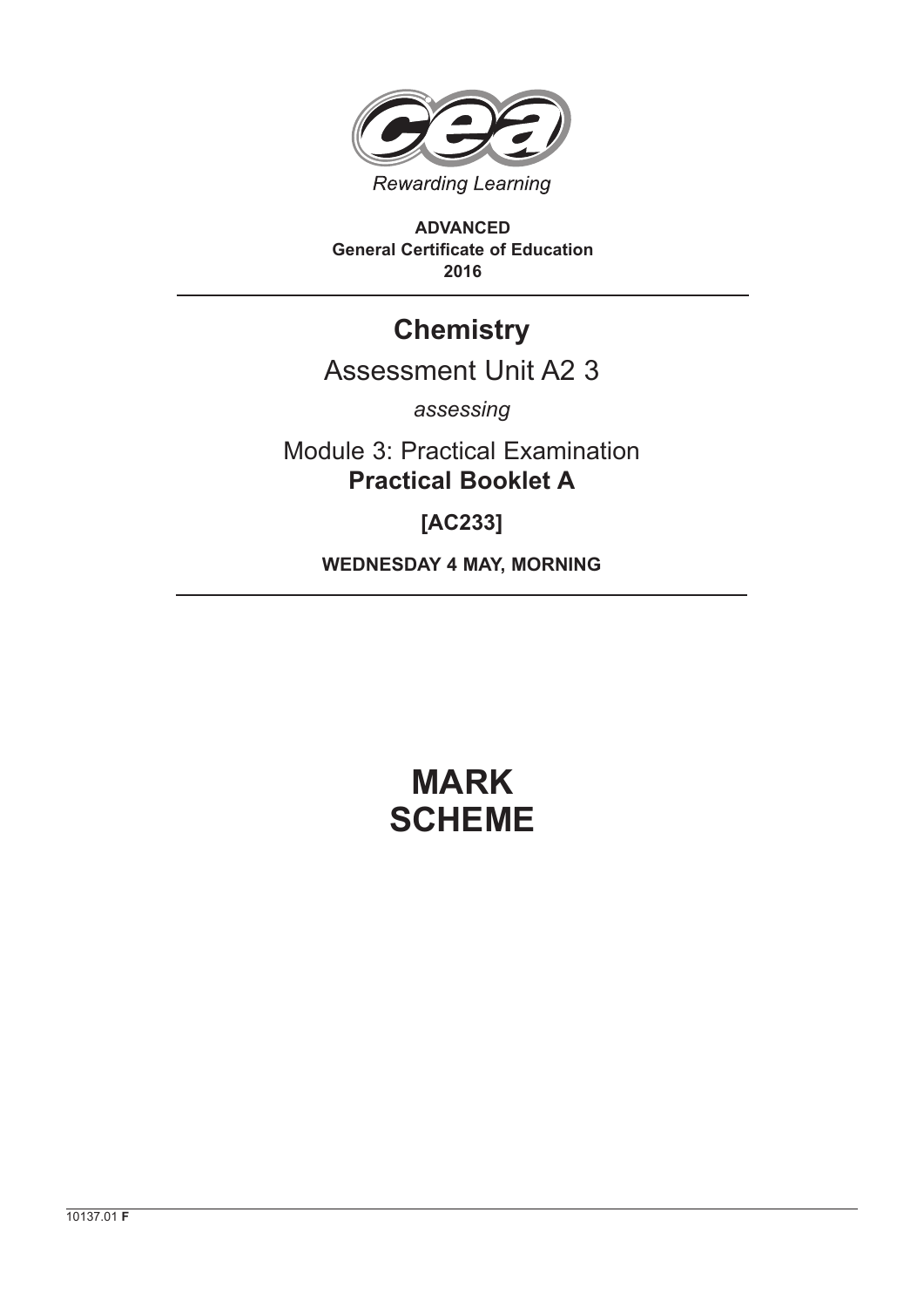# **Annotation**

- 1. Please do all marking in **red** ink.
- 2. All scripts should be checked for mathematical errors. Please adopt a system of one tick  $(\checkmark)$  equals 1 mark, e.g. if you have awarded 4 marks for part of a question then 4 ticks  $(\checkmark)$  should be on this candidate's answer.
- 3. The total mark for each question should be recorded in a circle placed opposite the question number in the teacher mark column.
- 4. As candidates have access to scripts please do not write any inappropriate comments on their scripts.

## **General points**

- All calculations are marked according to the number of errors made.
- Errors can be carried through. If the wrong calculation is carried out then the incorrect answer can be carried through. One mistake at the start of a question does not always mean that all marks are lost.
- Any number of decimal places may be used provided the 'rounding' is correct.
- Listing is when more than one answer is given for a question that only requires one answer, e.g. the precipitate from a chloride with silver nitrate is a white solid; if the candidate states a white or a cream solid, one answer is correct and one answer is wrong. Hence they cancel out.
- Although names might be in the mark scheme it is generally accepted that formulae can replace them. Formulae and names are often interchangeable in chemistry.
- The marking of colours is defined in the 'CCEA GCE Chemistry Acceptable Colours' document.

## **MARKING GUIDELINES**

#### **Interpretation of the Mark Scheme**

• **Carry error through**

 This is where mistakes/wrong answers are penalised when made, but if carried into further steps of the question, then no further penalty is applied. This pertains to calculations and observational/deduction exercises. Please annotate candidates' answers by writing the letters c.e.t. on the appropriate place in the candidates' answers.

#### • **Oblique/forward slash**

This indicates an acceptable alternative answer(s).

#### • **Brackets**

 Where an answer is given in the mark scheme and is followed by a word/words in brackets, this indicates that the information within the brackets is non-essential for awarding the mark(s).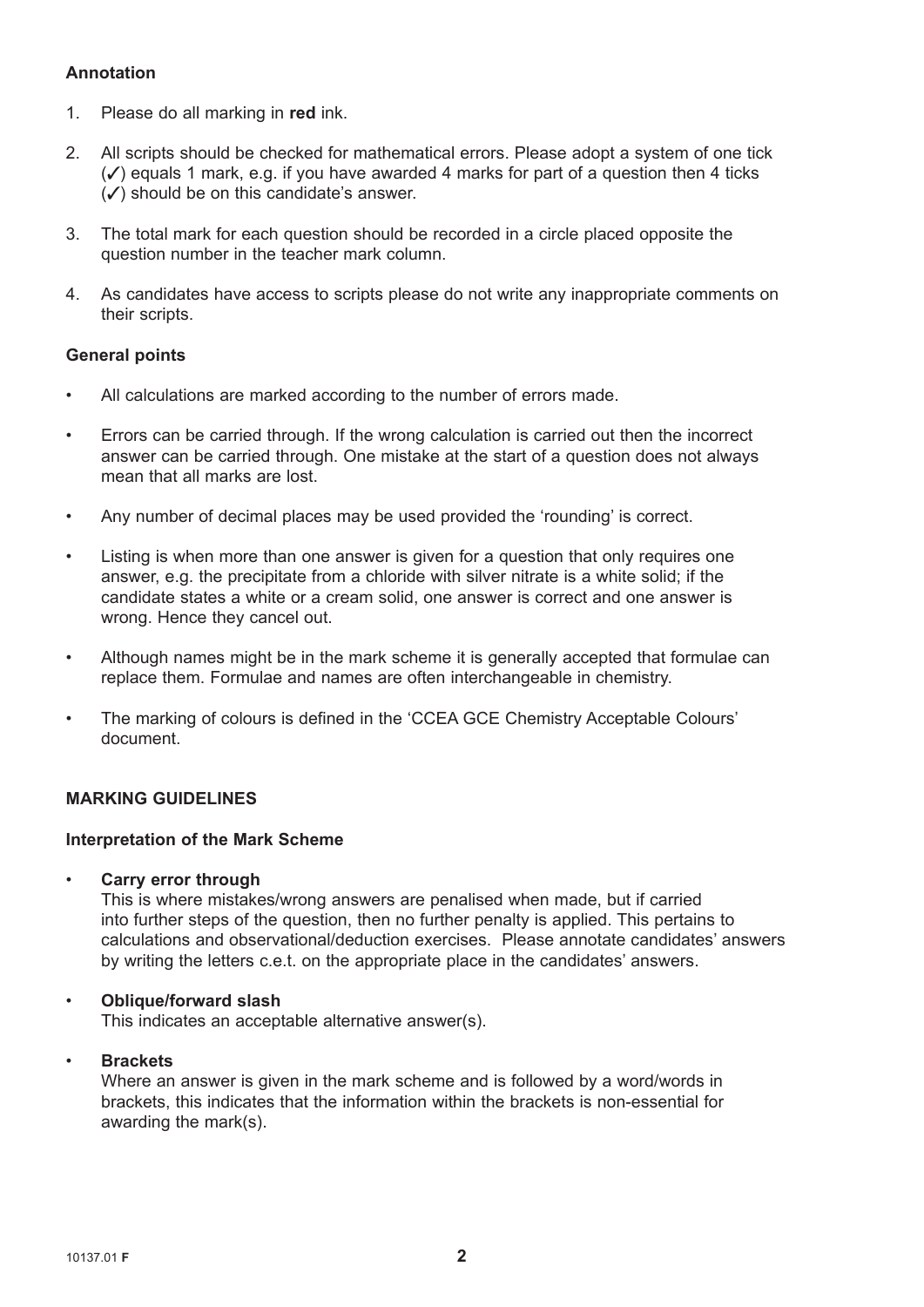# **Titration Exercise**

# **1 Table [3]**

 The Table should be drawn as a boxed table. It should be labelled with the following: initial burette reading, final burette reading and the titre. It is not necessary to use exactly these words but there should be appropriate columns and rows.

The recorded readings should be checked for mathematical accuracy [1].

 The rough titration value should be greater than the accurate values (no more than  $2 \text{ cm}^3$ ) [1]. If rough less than accurate [-1].

Units, i.e.  $cm<sup>3</sup>$ , should be stated in each column/row [1].

#### **Use of decimal places [2]**

 All burette readings should be to at least one decimal place – each mistake is penalised by one mark.

(However initial burette readings of 0 are penalised once only.)

 If used, the second decimal place position should be 0 or 5 only – other values will be penalised by 1 mark for each.

#### **Average titre [2]**

 Accurate titrations only should be used. All accurate titration values should be used.

The use of a rough value is [–1].

The average value can be calculated to two decimal places or more,

e.g. 25.15 and 25.20 would average to 25.175.

 If three (or more) accurate titres are recorded, then the average titre must be calculated using all three (or more) accurate titres.

 Any error is [–1]. This might be an incorrect calculation or the omission of units. If the average titre is included in the table then the units indicated on the table apply.

#### **Titration consistency [1]**

 This is the difference within the accurate titrations. If three (or more) accurate values are given then the difference between highest and lowest is used.

| <b>Difference</b> | Mark                                                                                    |  |
|-------------------|-----------------------------------------------------------------------------------------|--|
| $\pm 0.1$         |                                                                                         |  |
| >0.1              |                                                                                         |  |
|                   | This value of $\pm 0.1$ might need to be raised in the light of candidate response. [8] |  |

**AVAILABLE MARKS**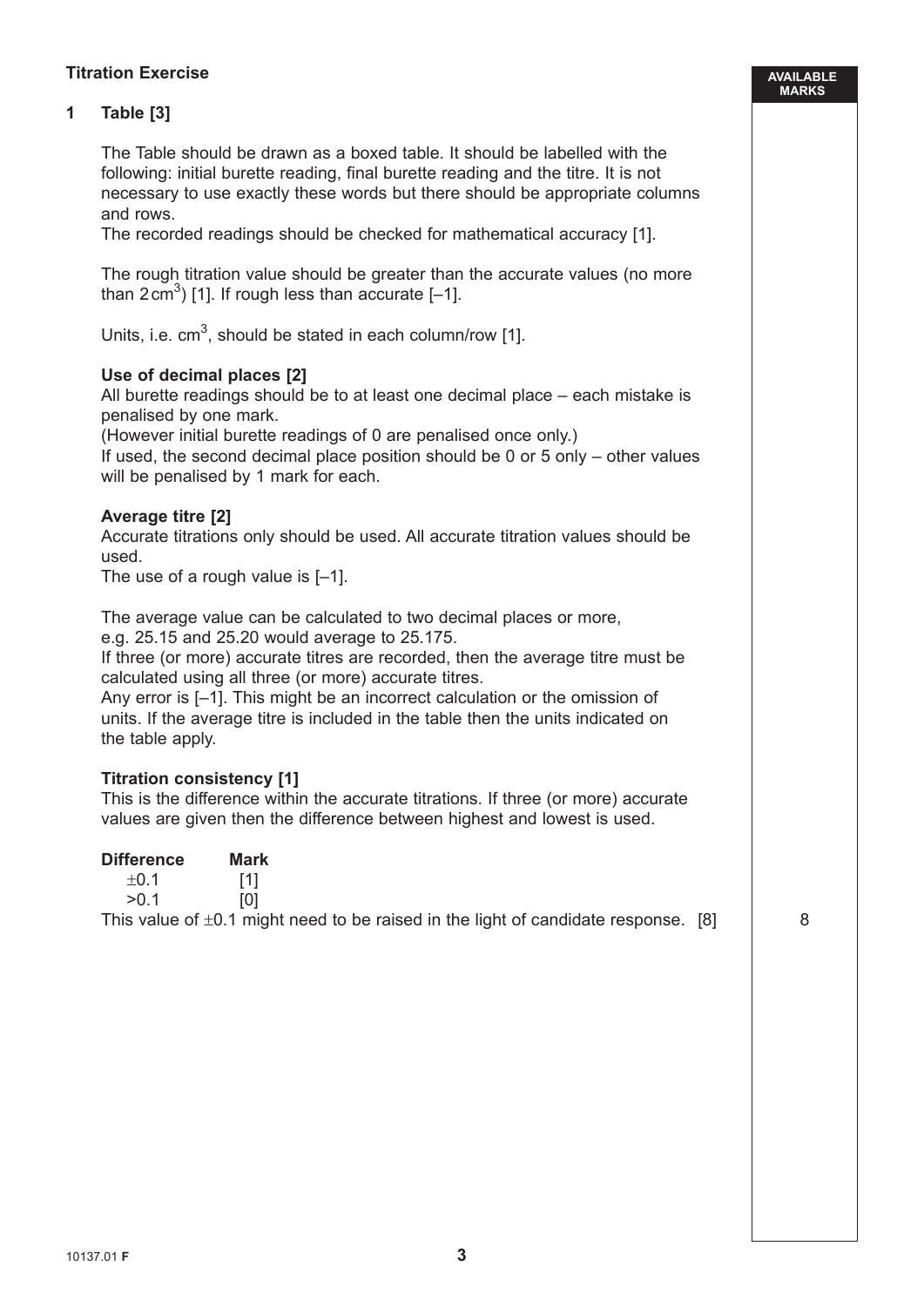### **Observation exercise**

**2 (a)** You are provided with a solid, labelled **A**. Carry out the following tests on **A** and record your observations in the table below.

| <b>Test</b>                                                                                                                                    | <b>Observations</b>               |
|------------------------------------------------------------------------------------------------------------------------------------------------|-----------------------------------|
| 1 Describe the appearance of A.                                                                                                                | Blue<br>$[1]$                     |
| 2 Dissolve two spatula measures of A<br>in 50 cm <sup>3</sup> of water. Keep this solution for<br>use in tests 3-6.                            | <b>Blue (solution)</b><br>$[1]$   |
| 3 Place $4 \text{ cm}^3$ of the solution from test<br>2 in a test tube. Add $1 \text{ cm}^3$ of barium<br>chloride solution dropwise.          | White precipitate<br>$[1]$        |
| 4 Place $4 \text{ cm}^3$ of the solution from test<br>2 in a test tube. Slowly add an equal<br>volume of sodium hydroxide solution.            | <b>Blue precipitate</b>           |
| Add a further $5 \text{ cm}^3$ of sodium hydroxide<br>solution.                                                                                | Precipitate remains<br>$[2]$      |
| 5 Place $4 \text{ cm}^3$ of the solution from<br>test 2 in a test tube. Add $2 \text{ cm}^3$ of<br>concentrated hydrochloric acid.             | Yellow-green/green solution       |
| Add 8 cm <sup>3</sup> of water and cautiously<br>shake the test tube.                                                                          | <b>Blue solution</b><br>$[2]$     |
| 6 Place $4 \text{ cm}^3$ of the solution from test<br>2 in a test tube. In a fume cupboard,<br>add an equal volume of concentrated<br>ammonia. | Deep blue solution forms          |
| Add 10 cm <sup>3</sup> of water and cautiously<br>shake the test tube.                                                                         | Deep blue solution remains<br>[2] |